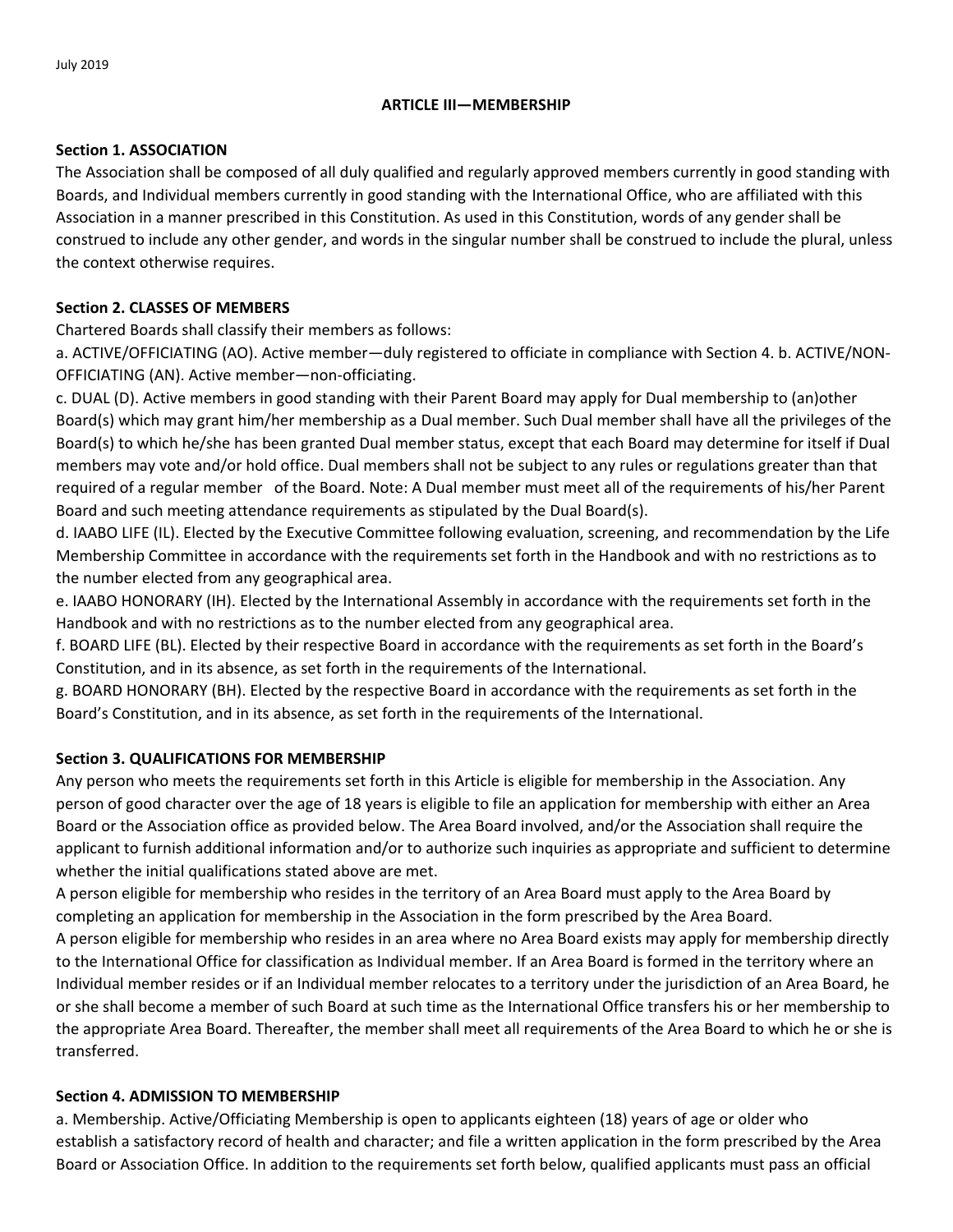July 2019

IAABO Written Examination prepared by the Rules Examination Committee, and administered on the first or last Monday in November with a passing grade of eighty‐six percent (86%). Boards which conduct applicant classes in the spring shall administer the IAABO Written Examination prepared by the Rules Examination Committee no later than the second Monday in June. The Rules Examination Committee shall prepare separate sets of questions for the respective examinations.

b. Practical Floor Test. Those applicants that pass the official IAABO Written Examination will be eligible to take the IAABO Practical Floor Test. The Board will send the examination results to the Executive Director.

c. Additional Requirements—Option of Area Board. In addition to the foregoing, applicants must pass all testing requirements, comply with all attendance requirements, pay all dues and assessments, and otherwise comply with all requirements established by the Parent Board to which the application is made.

d. Registration. Every applicant who passes the IAABO Written Examination, the IAABO Floor Examination, any applicable oral examinations or other evaluation criteria, complies with meeting and attendance requirements and pays the appropriate dues, must be registered with the Association Office on or before the ensuing fifteenth day of May as an Active/Officiating (AO) member. Area boards shall collect the international registration fee and remit the international registration fee and register members with the Association office.

e. Waiver. An applicant who has had at least three (3) years experience officiating basketball at the sub‐varsity high school or college level and has been certified by a duly qualified commissioner or Association, may be admitted as an Active/Officiating member. The Parent Board may waive the requirements of Subsections b, c and/or d above. f. Optional Examination Procedure. Those applicants who fail to attain a score on an Official IAABO Written Examination of eighty‐six percent (86%) but whose grade is at least seventy‐six percent (76%) may, at the option of the applicant's Area Board, take the IAABO Practical Floor Examination and an alternate official IAABO Written Examination prepared by the Rules Examination Committee as follows:

1. For Area Boards administering the Written Examination on the first Monday in November, applicants must take the Alternate Written Examination on either the last Monday in November; or, on the first Monday in March of the following year, at the option of the Area Board.

2. For Area Boards administering the Written Examination on the last Monday in November, applicants must take the Alternate Written Examination on the first Monday in March of the following year.

### **Section 5. EXAMINATION**

Every Active/Officiating member shall take an annual Written Examination. Boards have the option of using either the annual or refresher examination for this purpose. If the annual examination is utilized, it shall be administered on the last Monday in November subsequent to the time it is taken by the applicant. Each Area Board may use the results of the examination as it feels will be most beneficial for the interest of the Board and members.

### **Section 6. TERM OF MEMBERSHIP**

Subsequently, and as long as such member shall remain in good standing according to the regulations and other criteria of his Area Board, he shall be entitled, except for the permissible limitation stated in Section 2(c) of Article III concerning Dual members, to all the rights and privileges of membership and shall be bound by the rules and regulations expressed herein and by the Rules and Constitution and By‐Laws of his Board.

### **Section 7. LAPSED MEMBERSHIP**

A member whose name is dropped from the membership rolls by reason of resignation or failure to pay dues may reinstate his or her membership within two years of termination thereof by written application to his or her Parent Board. The Parent Board involved may impose such requirements as provided in its By-Laws as a condition for granting of member's request for reinstatement, including but not limited to a written or practical test in order to reinstate membership. If reinstatement is sought by a member whose name was dropped from the membership rolls by reason of failure to pay dues, his Parent Board shall require payment of all delinquent dues and assessments.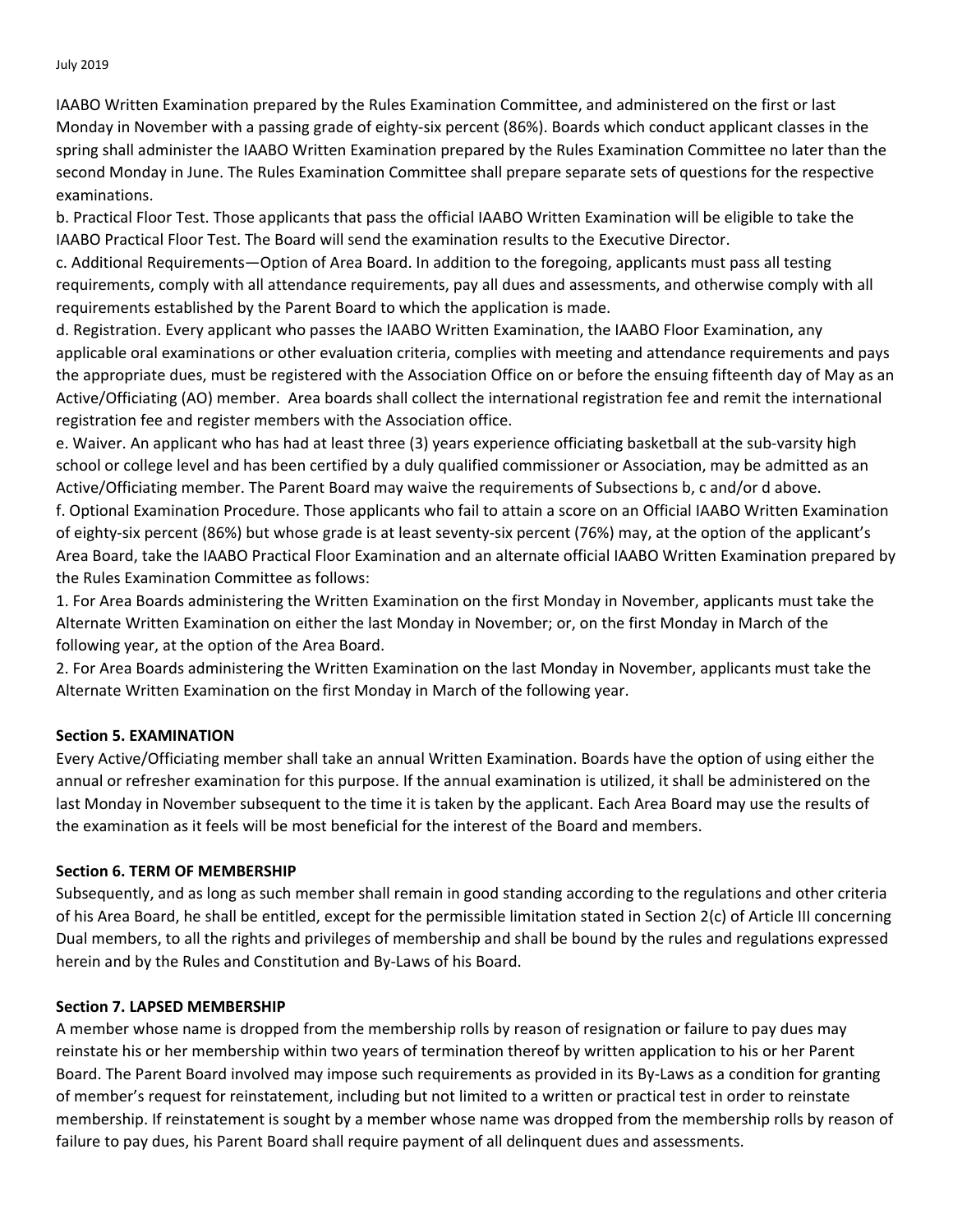July 2019

#### **Section 8. REQUIRED ATTENDANCE**

All Active/Officiating (AO) members of this Association shall be required to attend not less than three meetings of his or her Board immediately before or during a basketball season, at least one of which shall be a designated interpretation meeting.

### **Section 9. FINANCIAL OBLIGATION**

Members shall be required to pay all dues, fines and assessments to their Boards, or through such Boards to the Association by designated due dates.

### **Section 10. GOVERNING AUTHORITY**

Members shall comply with the requirements of this Constitution and the Constitution and By‐Laws of their own Boards.

## **Section 11. RIGHTS OF MEMBERS.**

Members may wear the official uniform; annually receive a membership card and the Handbook; officiate with other members of this Association; and shall receive such other benefits as may be provided by the Association or its Boards. There are no restrictions upon members as to where they function. Members officiating in an area outside the geographical jurisdiction of their Parent Board

may be governed by the contracts, rules, regulations and fee schedules which govern Board members in that area.

## **Section 12. ACCEPTANCE OF TRANSFER**

A Board must accept a member who, because of a change in his/her legal residence, comes within the jurisdiction of such Board. Such member shall have the same status of membership as he/she had at the time of the transfer and shall be subject to the rules and regulations of the Board to which he/she transfers. If at the time of the transfer, the transferring member has paid dues to the Board from which he/she is transferring, the transferring member shall not be required to pay additional dues for that year. However, the transferring member shall be subject to the same assessments which the new Board requires of its members.

### **Section 13. TRANSFER OF AUTHORITY**

The secretary of the Board from which a member is transferring, shall notify the secretary of the Board into whose jurisdiction the member is transferring, as well as the Executive Director, of such transfer. Such notification shall include the status of the member and any other information which the secretary deems necessary.

### **Section 14. MEMBER's STANDING**

A Board may not accept into membership a member who is not in good standing with the Association and the Board from which he is transferring.

### **Section 15. GROUNDS FOR DISCIPLINE**

For the failure to comply with the Constitution of the Association, the Constitution or By‐Laws of a chartered board, or regulation(s) of a member's Area, District or State Board, International Association or the Executive Committee, delinquency in the payment of dues, assessments or penalties; or for any other conduct conclusively established to be contrary to the best interests of the Association or conduct which reflects discredit upon the Association, a member may be suspended for not more than one year, may be expelled, and/or fined. All suspensions and expulsions of members from an Area or District Board shall be promptly reported by the Board to the Executive Director, who shall inform all affected dual and parent boards of the suspension or expulsion. No member who is suspended or expelled from an Area or District Board shall be deemed to be in good standing with any dual or parent board unless and until: (1) The member is reinstated to membership by the Board imposing the suspension or expulsion; (2) The member is reinstated to membership at the direction of a State Board following a successful appeal; or, (3) The member is reinstated to membership at the direction of the Executive Committee following a successful appeal. Should a suspended or expelled